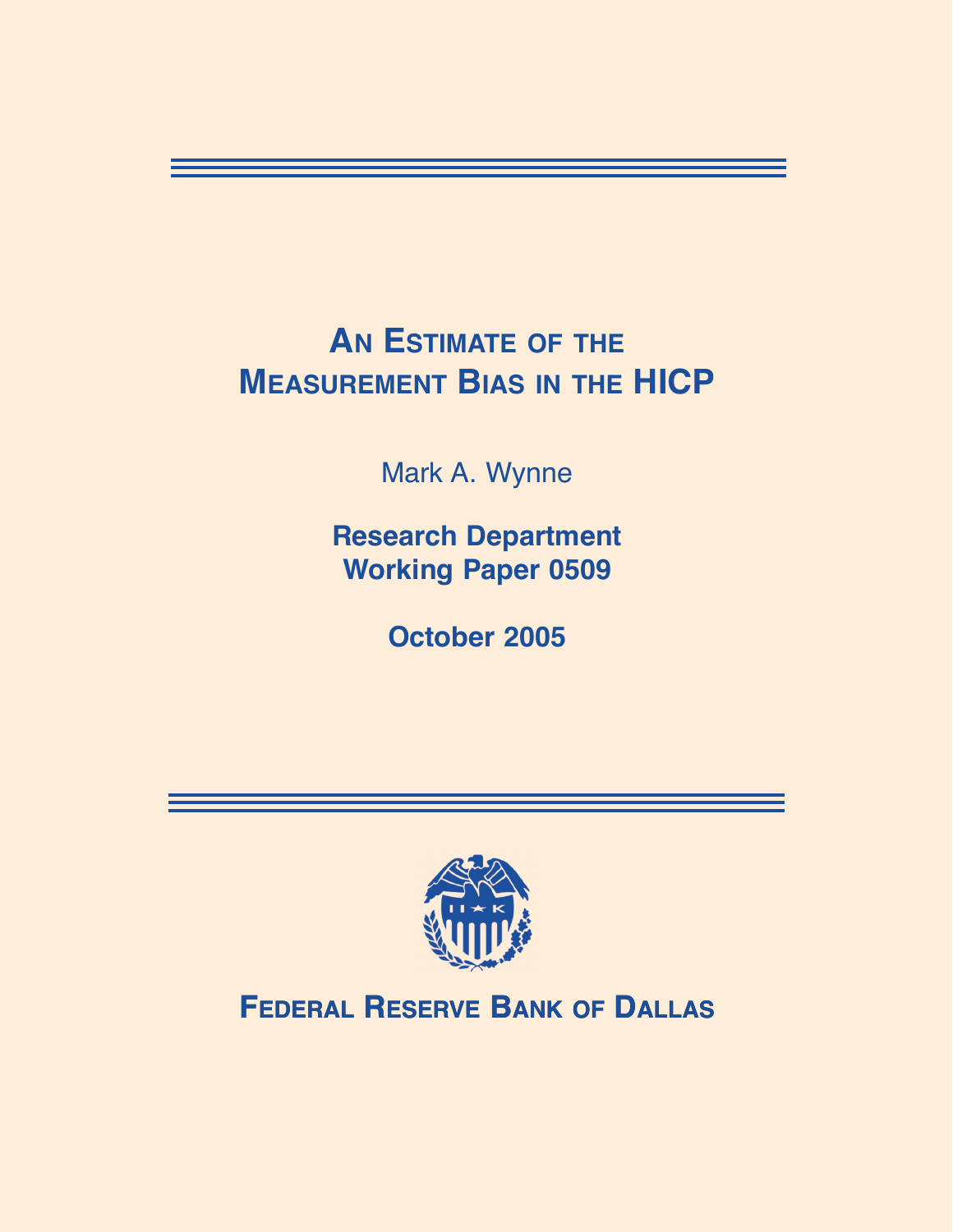An estimate of the measurement bias in the  $HICP<sup>1</sup>$  $HICP<sup>1</sup>$  $HICP<sup>1</sup>$ 

Mark A. Wynne Research Department Federal Reserve Bank of Dallas 2200 North Pearl Street Dallas TX 75201 USA [Mark.a.wynne@dal.frb.org](mailto:Mark.a.wynne@dal.frb.org)

## October 2001 Revised October 2005

**Abstract:** This paper provides an estimate of the measurement bias in the Harmonised Index of Consumer Prices (HICP) that the European Central Bank uses to define price stability in the euro area. The estimate is based on a comparison of the rate of increase in consumer prices as measured by the HICP and the responses to a question about recent changes in the cost of living on the European Commission's monthly Harmonised Consumer Survey (HCS). I find that the HICP may overstate the true rate of inflation by about 1.0 to 1.5 percentage points a year.

**Keywords:** Harmonised Index of Consumer Prices, Harmonised Consumer Survey, measurement error

**JEL Codes: E3, C8** 

 $\overline{a}$ 

<span id="page-1-0"></span> $1$  This is a revised draft of a paper prepared for the CEPR/ECB workshop on price measurement held at the ECB in November 2001. I thank Antonio Fuso of the European Commission for assistance with the data. The views in this paper are those of the author and do not necessarily reflect the views of the Federal Reserve Bank of Dallas or the Federal Reserve System.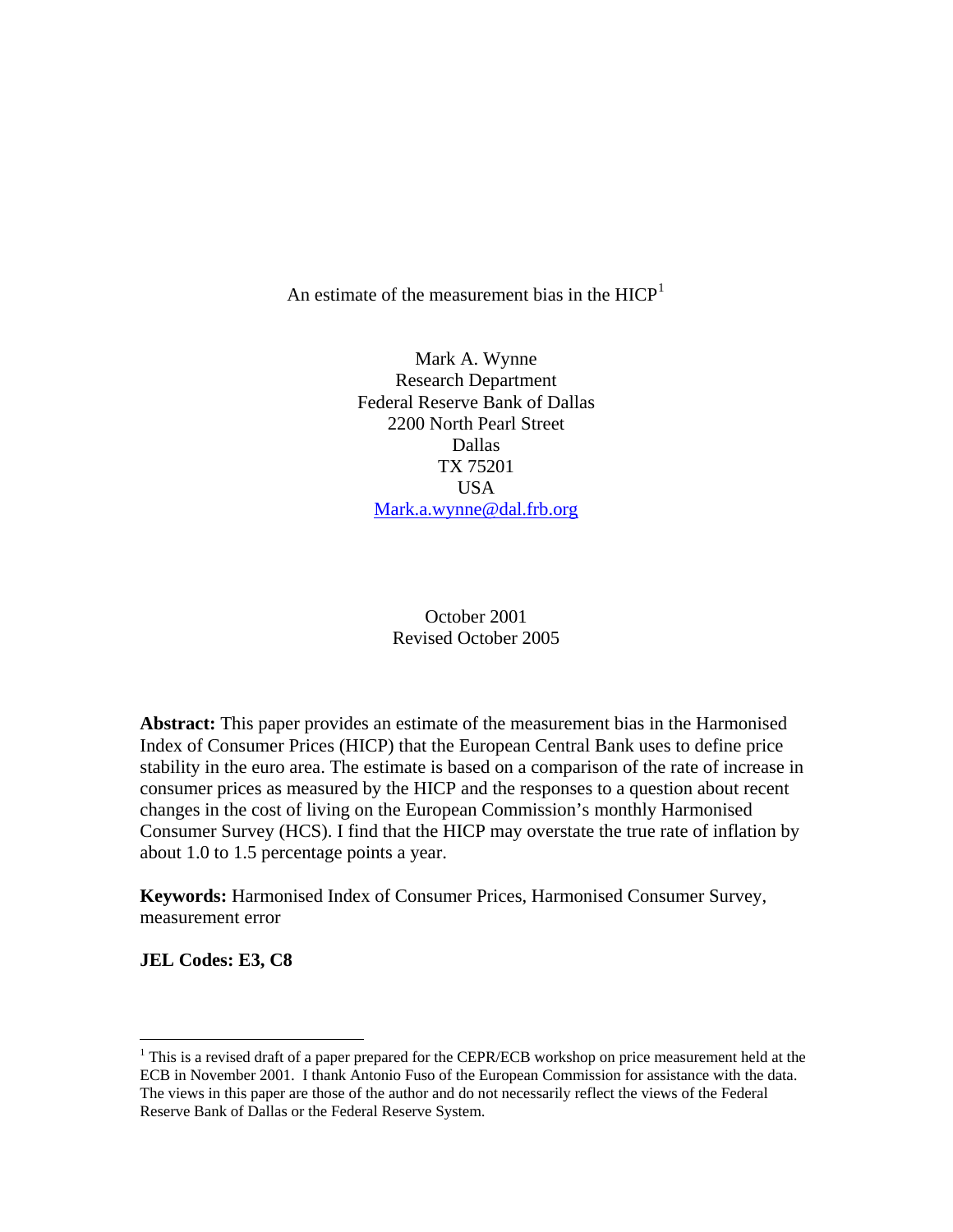This paper uses the information in the European Commission's monthly Harmonised Consumer Survey (HCS) to estimate the magnitude of potential measurement error in the Harmonised Index of Consumer Prices (HICP). The HICP plays a central role in the policy deliberations of the European Central Bank (ECB) yet relatively little is known about how well it tracks the true rate of inflation.

The European Central Bank has defined its treaty mandate of price stability as "a year-on-year increase in the Harmonised Index of Consumer Prices (HICP) for the euro area of below 2%." Amongst the rationales provided for defining price stability as prevailing at some positive measured rate of inflation is the possibility that measured inflation may overstate the true rate of inflation (see, for example, European Central Bank, 2004). It is well known that official inflation statistics may overstate the true rate of inflation (or more specifically, the true rate of increase in the cost of living) by failing to account for substitution responses to changing relative prices, failing to incorporate new goods and services in a timely manner and failing to take account of improvements in the quality of existing goods and services. The issue of measurement bias in measures of consumer price inflation has attracted greater attention in recent years, due in part to the decline in inflation in many countries. The Boskin Commission (Boskin et al. 1996) estimated that the US Consumer Price Index overstated inflation by 1.1 percentage points a year, with a range of estimates from 0.8 to 1.6 percentage points. Lebow and Rudd (2003) revisited the question of measurement bias in the US CPI to see whether recent changes in the construction of the index have made it more accurate, and found that it still overstated inflation by as much as 0.9 percentage points a year, with a range of plausible estimates of between 0.3 and 1.4 percentage points.

To date, there has only been one comprehensive survey of the accuracy of the HICP. Wynne and Palenzuela (2003) conclude with the observation that the paucity of basic research on the accuracy of the components of the HICP makes it difficult to arrive at a meaningful estimate of overall bias. Indeed, the only comprehensive survey of the accuracy of national consumer price indexes within the European Union is Hoffman's (1998) study of the German CPI. Hoffman concluded that the overall bias in the German CPI was of the order of 0.75 percentage points a year. Hoffman later revised his estimate

1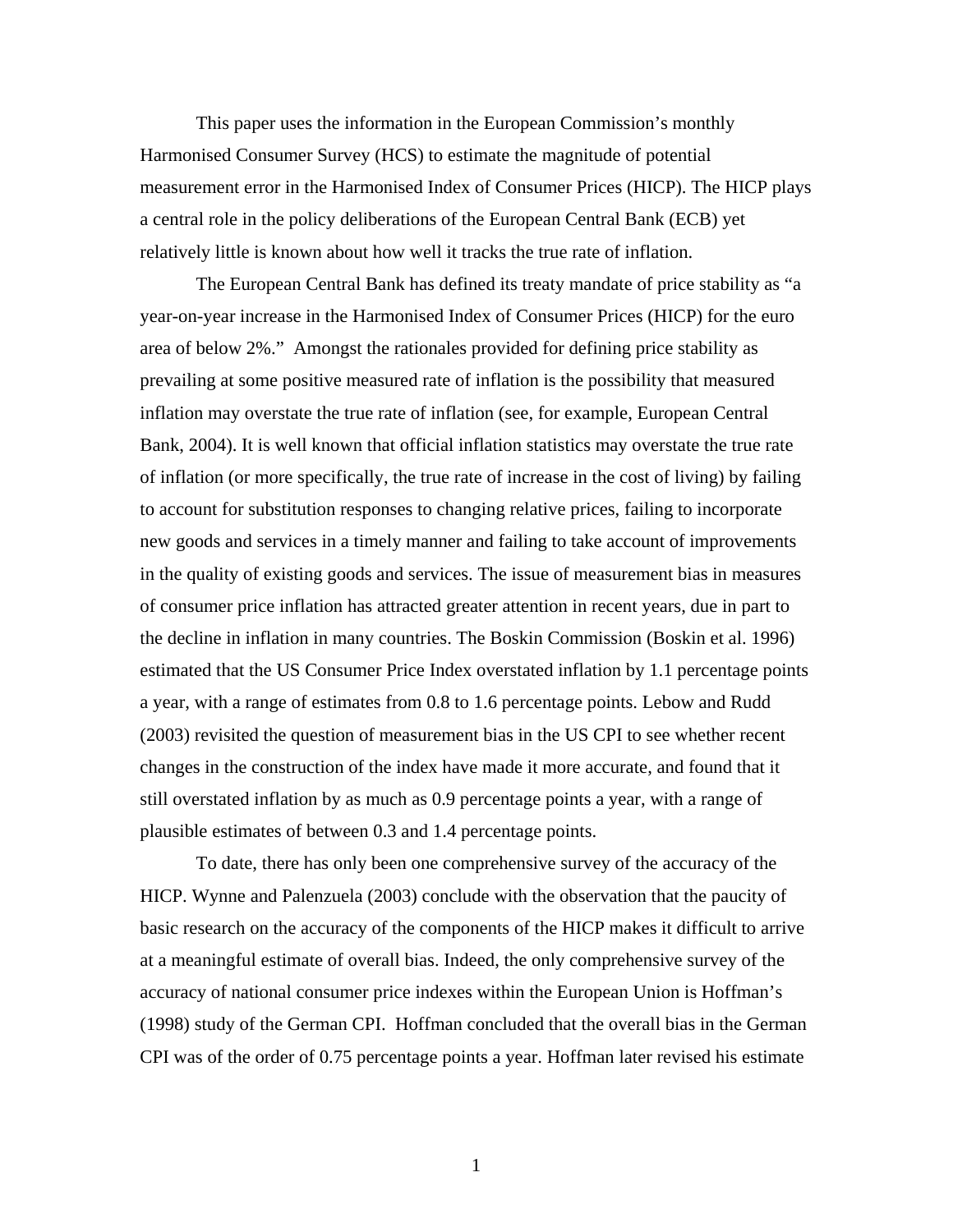of bias down to 0.5 percentage points based on improvements in the German Federal Statistics Office's methods.

We may classify existing approaches to estimating measurement bias in price indexes into two broad categories. The direct or bottom up approach followed by Boskin et. al. (1996) Lebow and Rudd (2003) and Hoffman (1998) considers each component of the price index and how these components are aggregated to arrive at an estimate of overall bias. The indirect approach looks at whether the measured rate of inflation is consistent with other data. For example, Costa (2001) and Hoffman (2001) estimate bias in the US CPI by examining the stability of estimated Engel curves for food and recreation. Both authors find evidence of leftward movement in estimated Engel curves for food in the US, which they interpret as being due to of upward bias in the CPI. Bils and Klenow (2001) estimate quality Engel curves for a range of durable goods to estimate quality bias in the US CPI. Another good example of the indirect approach is Nordhaus' (1998) estimate of the bias in the US CPI based on a comparison of the change in median household income deflated by the US CPI with the responses to the University of Michigan's consumer survey. The idea is that if the CPI is accurately measuring changes in the cost of living then when equal numbers of households report themselves as being better off as report themselves as being worse off, real median household income deflated by the CPI should be unchanged. If measured real median income is falling when equal numbers of households are reporting themselves as being better of as are reporting themselves as being worse off, then this would suggest the presence of upward bias in the CPI. And indeed this is what Nordhaus finds. His inferred bias of 1.5 percentage points over the period 1968 to 1994 is remarkably close to the Boskin Commission's estimate that the CPI overstated inflation by about 1.3 percentage points prior to 1996, and is cited by Gordon as important independent evidence supporting the Boskin Commission's estimate.

However an important shortcoming of Nordhaus' method is that it assumes that the entire distribution of income moves with the median. As Krueger and Siskind (1998) point out, if the distribution of income moves in a way that is not related to the median,

2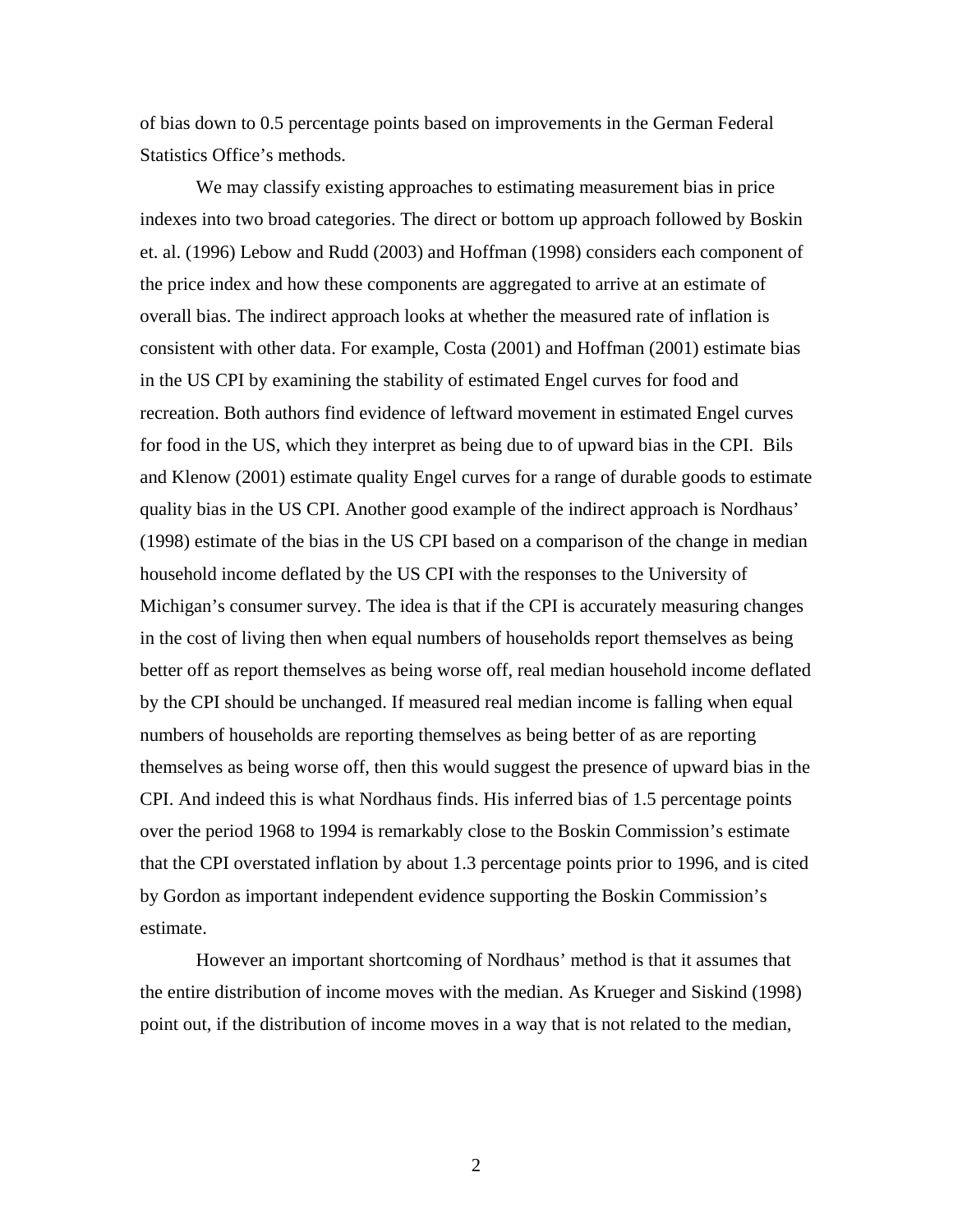then the Nordhaus approach may overstate or understate the degree of bias. $2$  Rather than rely on households' perceptions of how their standard of living has evolved over time, even cleaner estimate of bias could be based on a comparison of measured inflation and household's perceptions of changes in the cost of living. Such a comparison would not be susceptible to Krueger and Siskind's (1998) critique of Nordhaus' method. Estimates of bias based on a comparison of measured inflation with households perceptions of inflation have not been made for the US due to the lack of data, but are feasible for the EU, given the long history of the European Commission's Harmonised Consumer Survey.

### **The HICP and the HCS**

 $\overline{a}$ 

The HICP has its origins in the requirement of the Maastricht Treaty that, for the purposes of assessing the convergence criteria to be used in determining which EU member states were ready for monetary union, inflation should be measured on a comparable basis. Prior to the introduction of the HICP, all of the member states of the EU compiled measures of consumer price inflation, but the conceptual frameworks and coverage of these indexes differed significantly.  ${}^{3}$  ${}^{3}$  ${}^{3}$ The purpose of the HICP is to measure inflation in a comparable manner across the EU. Interim HICPs (which were based on national CPIs) were first published in 1996, with publication of the HICP proper beginning in 1997. $4$ 

 The European Commission's monthly Harmonised Consumer Survey (HCS) is conducted every month across the European Union as part of the joint harmonised EU program of business and consumer surveys.<sup>[5](#page-4-3)</sup> The program began in 1961 with surveys of business. The consumer survey was initiated in May 1972, and is now carried out in all 25 current members of the EU. The survey is conducted on behalf of the European

<span id="page-4-0"></span> $2^{2}$  For example, suppose the economy consists of five households. Suppose further that the two households at the top of the income distribution experience an increase in their real income, while the household at the bottom experiences a decline and the remaining two household experience no change. Real median household income will remain unchanged, but more households will report themselves as being better off than will report themselves as being worse off.

<span id="page-4-1"></span><sup>&</sup>lt;sup>3</sup> See Tables 3-5 of the 1998 *Report from the Commission to the Council on the Harmonization of Consumer Price Indices* in the European Union in Commission of the European Communities (2001) 4  $4$  For more details, see Commission of the European Communities (2001).

<span id="page-4-3"></span><span id="page-4-2"></span>

 $<sup>5</sup>$  For more details see European Commission (2004).</sup>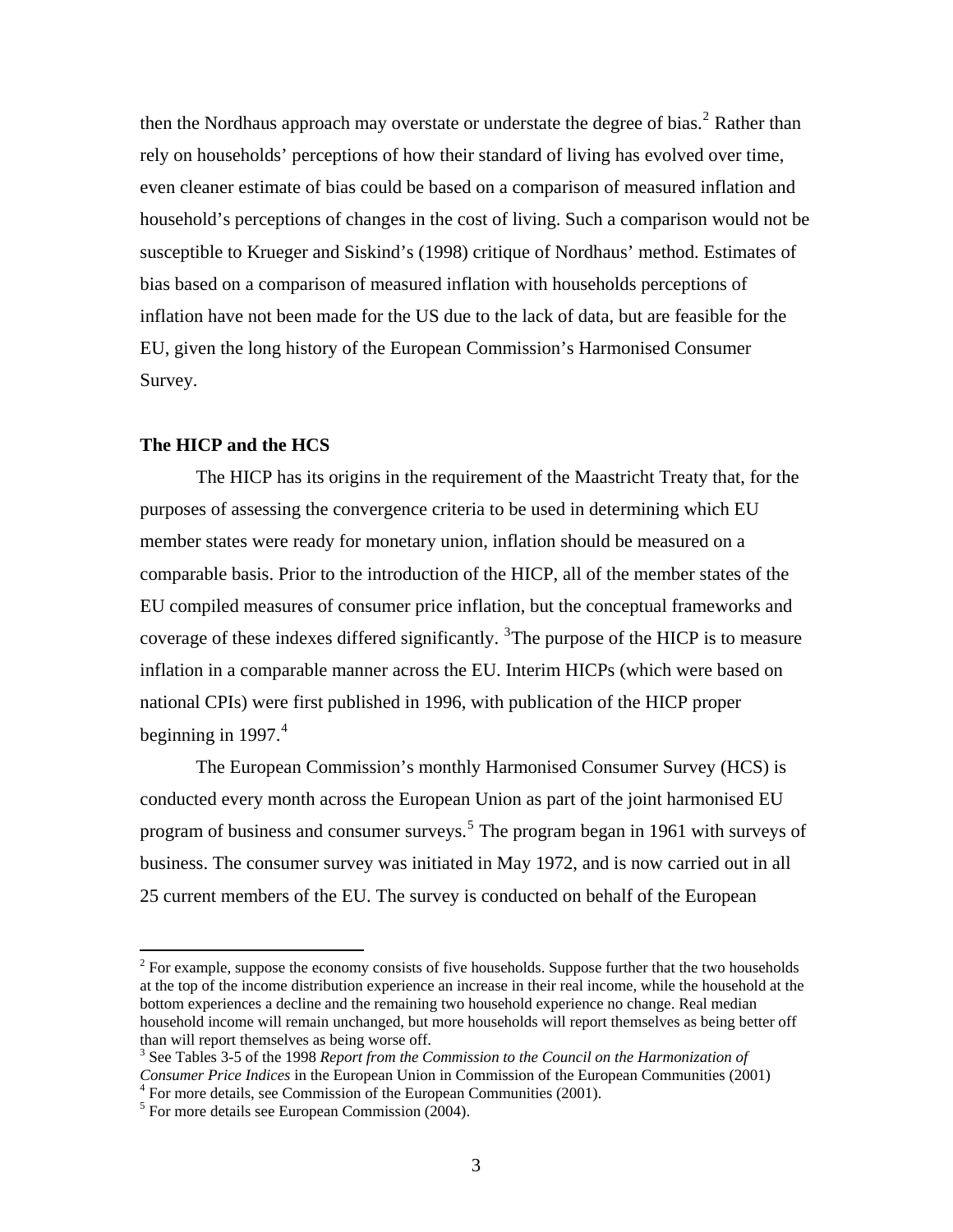Commission by various national survey organizations. The sample size in each of the fifteen countries that were members of the EU prior to the most recent expansion ranges between 1,000 and 3,300 consumers. The survey asks a standard set of questions in all countries, and the results are reported each month by the European Commission, and used as inputs to the monthly economic and consumer sentiment indexes.

Question 5 of the HCS asks

"How do you think that consumer prices have developed over the last 12 months? They have

| <b>PP</b> | risen a lot           |
|-----------|-----------------------|
| P         | risen moderately      |
|           | risen slightly        |
| M         | stayed about the same |
| MМ        | fallen                |
| N         | don't know.           |

The answer to this question are reported as balances defined as  $B = (PP + \frac{1}{2}P) - (\frac{1}{2}M +$ MM), which will clearly range from  $-100$  to  $+100$  depending on the distribution of responses. Note that the midpoint of the admissible responses, which is typically a "no change" response, is that the prices have risen, albeit slightly.<sup>[6](#page-5-0)</sup> The HCS also asks consumers about what they expect to happen to prices over the next twelve months. The responses to this question have been used to construct measures of households' inflation expectations.

Figure 1 shows HICP inflation and the balance statistics for question 5 from the HCS for the 15-member EU since 1990. The two series track each other reasonably well,

- PP very much higher?
- P quite a bit higher?

 $\overline{a}$ 

See Commission of the European Communities (1991).

<span id="page-5-0"></span><sup>6</sup> Note that the original phrasing of the question was in terms of the cost of living. Specifically, consumers were asked "Compared with what it was 12 months ago, do you think that the cost of living is now:

<sup>=</sup> a little higher?

M about the same?

MM lower?

NSP don't know"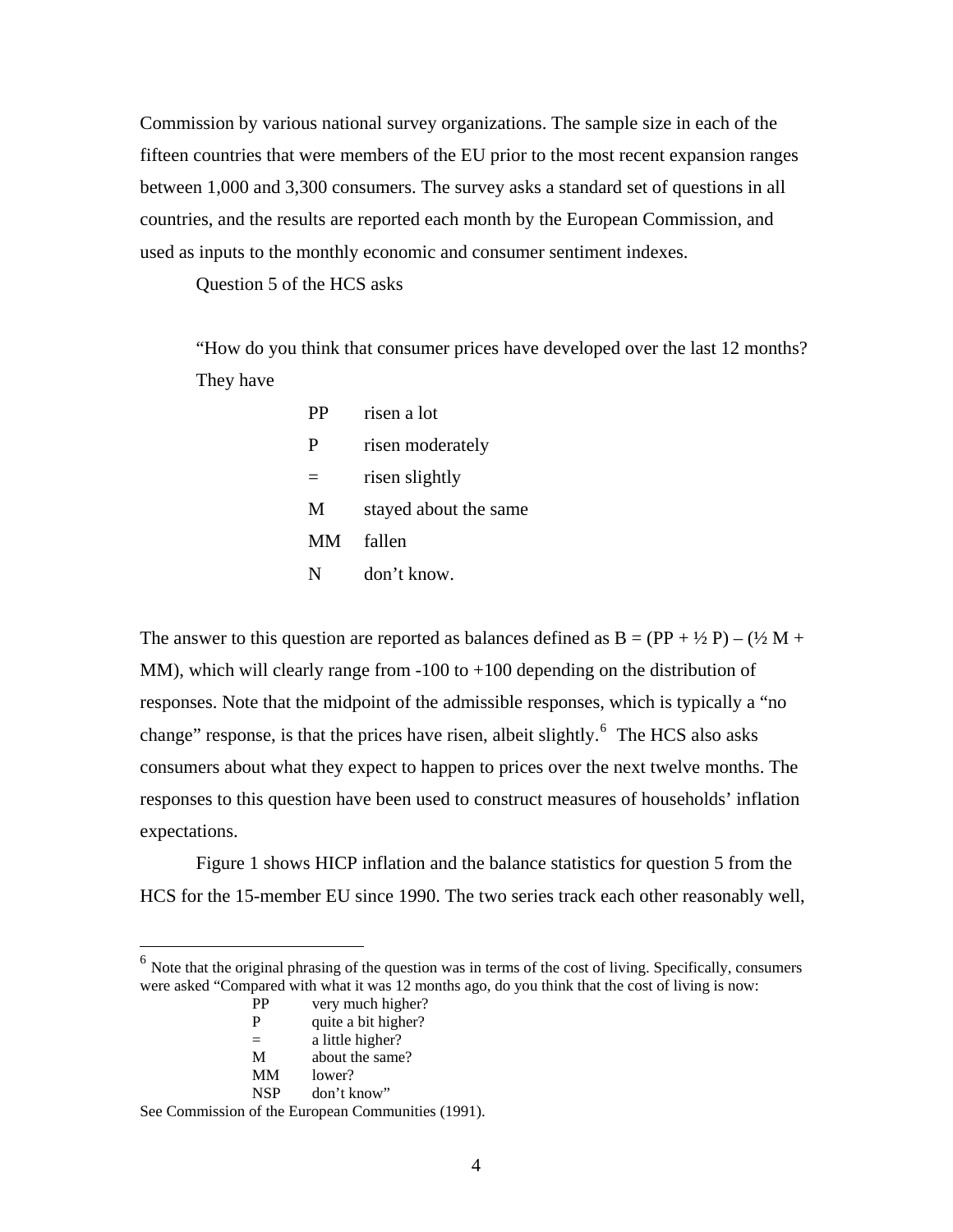and more detailed examination of the survey responses show that they make sense: the percentage of consumers responding that consumer prices have increased tends to rise as the measured rate of HICP inflation increases; the percentage of consumers responding that prices have stayed the same or declined tends to fall as the measured rate of inflation increases. Perceived inflation fell steadily over the course of the 1990s as measured inflation declined in the run up to monetary union. Figure 1 also shows the welldocumented surge in perceptions of inflation around the time of the euro cash changeover.

 To assess the potential for measurement error in the HICP, we can compare the measured rate of inflation with consumers' perceptions of inflation over a comparable time period. However, the balance statistic as reported each month is not appropriate for this task, since the mid-point of the responses still allows for some inflation. I recalculated the balance as  $B^* = (PP + P + '=') - (MM)$ , that is as the percentage reporting that consumer prices have risen minus the percentage reporting that consumer prices have fallen. Figure 2 shows a scatter plot of HICP inflation against the alternative balance statistic, along with three alternative kernel regressions using the Epanechnikov kernel with bandwidths [7](#page-6-0).5, 15 and 22.5 fitted using Nadaraya-Watson regression.<sup>7</sup> The scatter includes data from all of the countries that were members of the EU at the beginning of 2004, except Luxembourg. The data are for the period January 1996 through May 2004. $^8$  $^8$ 

One would expect that if HICP inflation were properly measured, then measured inflation should be about zero when equal numbers of consumers are reporting that prices have risen as are reporting that prices have fallen. In fact, we see that when  $B^* = 0$ , measured HICP inflation is somewhere between 1.0 and 1.5 percent a year, suggesting that the HICP has an upward bias of this magnitude. This number is similar to the estimates of bias in measures of consumer price inflation that have been produced by other means for other countries, and is comparable to (although somewhat higher than)

 $\overline{a}$ 

<span id="page-6-0"></span><sup>&</sup>lt;sup>7</sup> Use of alternative kernels (Gaussian, Cosinus etc.) does not alter the substantive point. The default bandwidth set by EVIEWS is  $h = 18.27$ .

<span id="page-6-1"></span><sup>&</sup>lt;sup>8</sup> I focus on the post 1996 period since survey data for Austria, Finland and Sweden are only available from October 1995. Luxembourg only started participating in the HCS in 2002.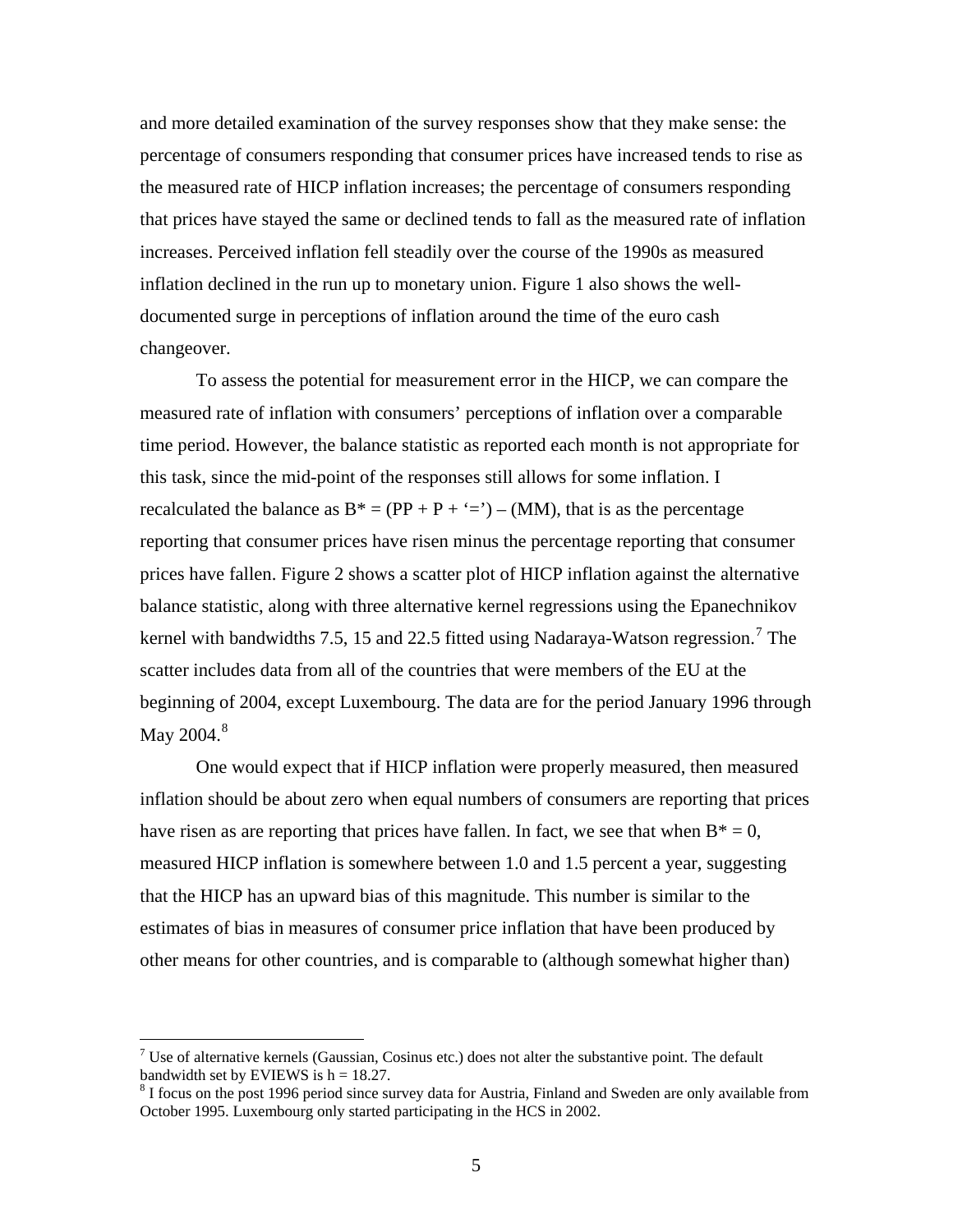the number used by Cecchetti and Wynne (2003) in their discussion of the ECB's definition of price stability.

Examination of the scatter plot shows that while this estimate is being driven by a relatively small number of observations (for Finland and Austria), it will be relatively robust to the use of alternative kernels or bandwidths. Nevertheless, the fact that there have been relatively few episodes of outright deflation (as measured by the HICP) along with large numbers of survey respondents reporting that prices have fallen should make us careful about reading too much into these numbers. But given that both the HICP and the HCS employ a common methodology across all EU countries (they are, after all, both harmonised), and given that the implied bias in the HICP is in keeping with prior expectations, the findings are of interest.

#### **Concluding observations.**

 The idea of using the European Commission's monthly Harmonized Consumer Survey as a check on the accuracy of the HICP is appealing for a number of reasons. Foremost among these reasons are the paucity of studies in the accuracy of consumer price measurement in the EU, and the extensive data on consumers perceptions about inflation that is available from the Harmonized Consumer Survey. The results reported in this note are consistent with the presence of an upward bias of between 1.0 and 1.5 percentage points per annum on average in the HICP. A useful check on the accuracy of this estimate would be to see if it is confirmed by other means, such as estimates of Engel curves.

6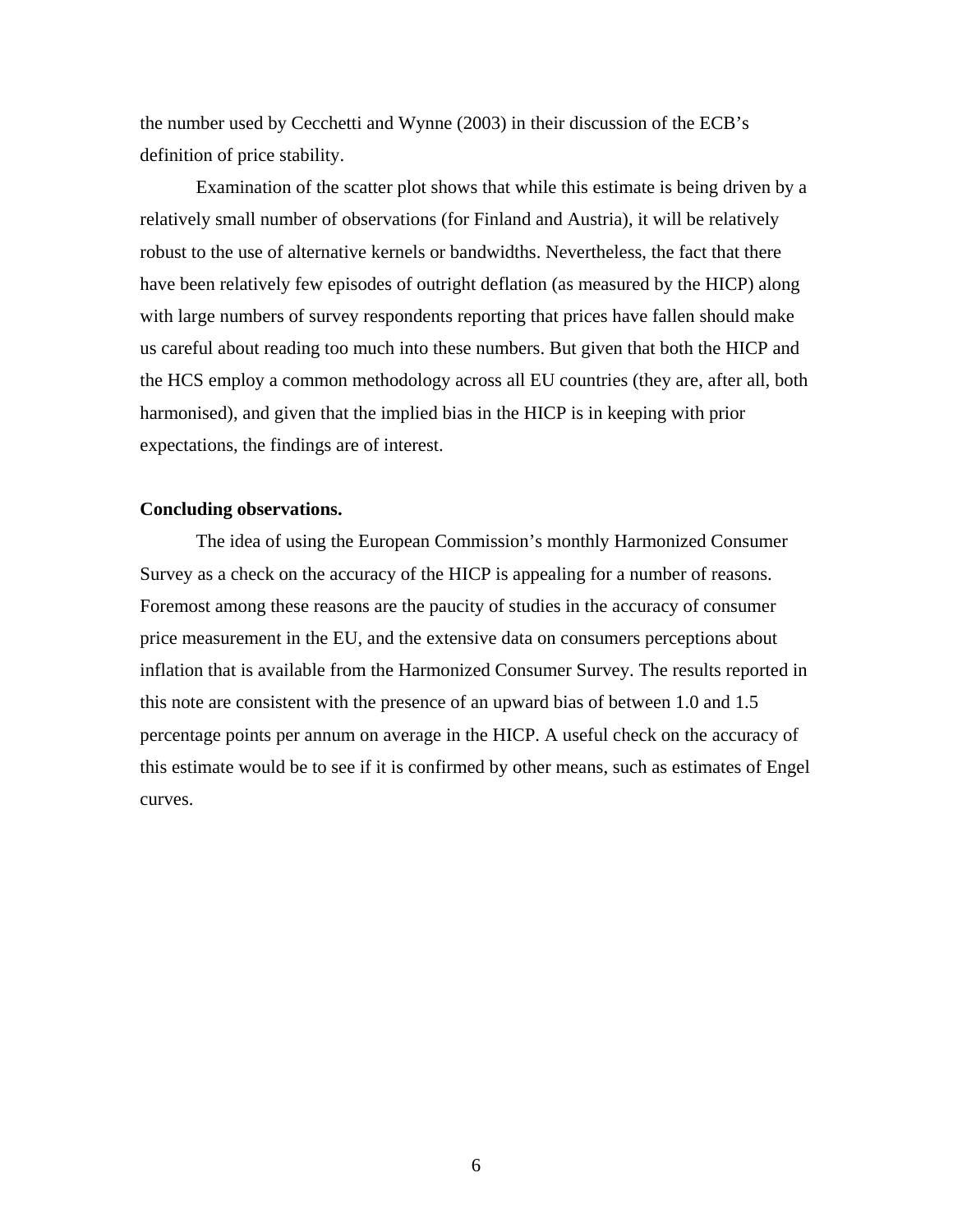### **References**

Bils, Mark, and Peter J. Klenow, 2001. Quantifying quality growth. *American Economic Review*, 91, 1006-1030.

Boskin, Michael J., Ellen R. Dulberger, Robert J. Gordon, Zvi Griliches and Dale Jorgenson, 1996. *Toward A More Accurate Measure of the Cost of Living*. Washington DC: US Senate.

Cecchetti, Stephen G. and Mark A. Wynne, 2003. Defining price stability. *Economic Policy*, 37, 395-434.

Commission of the European Communities, 1991. *European Economy; Supplement B, Business and Consumer Survey Results, Special edition, July*. CM-AT-91-050-EN-C. Luxembourg: Office for Official Publications of the European Communities.

-----, 2001. Compendium of HICP reference documents. Luxembourg: Office for Official Publications of the European Communities.

Costa, Dora L., 2001. Estimating real income in the United States from 1888 to 1994: Correcting CPI bias using Engel curves. *Journal of Political Economy*, 109, 1288-1310.

European Central Bank, 2004. *The Monetary Policy of the ECB 2004*. Frankfurt am Main: European Central Bank

European Commission, 2004. *The Joint Harmonised EU Programme of Business and Consumer Surveys User Guide.* Brussels: European Commission.

Hamilton, Bruce W., 2001. Using Engel's Law to estimate CPI bias. *American Economic Review*, 91, 619-30.

Hoffman, Johannes, 1998. Problems of inflation measurement in Germany. Discussion Paper 1/98 Economic Research Group of the Deutsche Bundesbank.

Krueger, Alan B. and Aaron Siskind, 1998. Using survey data to assess bias in the Consumer Price Index. *Monthly Labor Review*,

Lebow, David E., and Jeremy B. Rudd, 2003. Measurement error in the Consumer Price Index: Where do we stand? *Journal of Economic Literature*, 41, 159-201.

Nordhaus, William D., 1998. Quality change in price indexes*. Journal of Economic Perspectives*, Winter, 59-68.

Wynne, Mark. A. and Diego Palenzuela, 2004. Measurement bias in the HICP: What do we know, what do we need to know? *Journal of Economic Surveys*, 18, 79-112.